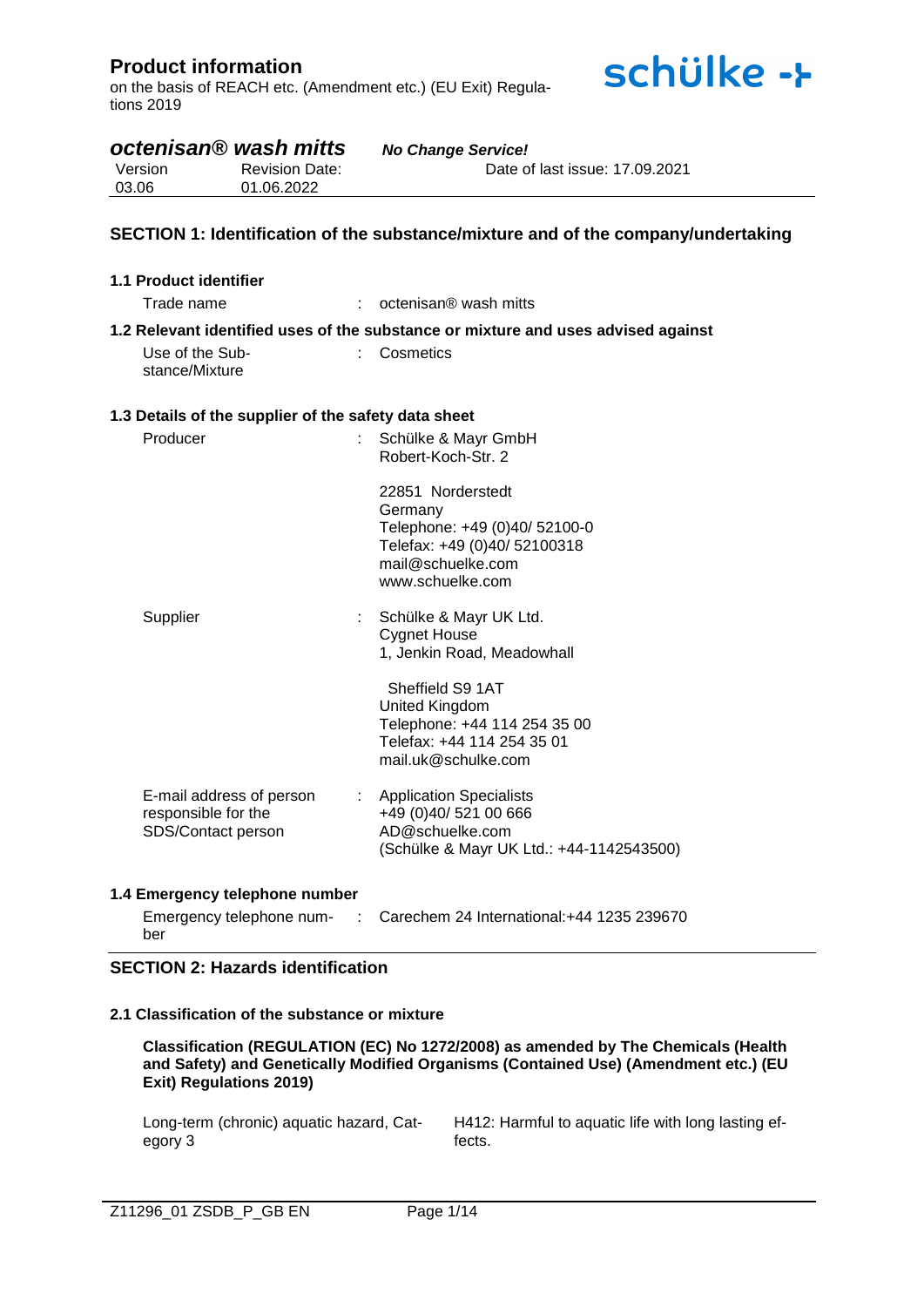on the basis of REACH etc. (Amendment etc.) (EU Exit) Regulations 2019

# *octenisan® wash mitts No Change Service!*

| Version | <b>Revision Date:</b> | Date of last issue: 17.09.2021 |
|---------|-----------------------|--------------------------------|
| 03.06   | 01.06.2022            |                                |

#### **2.2 Label elements**

**Labelling (REGULATION (EC) No 1272/2008) as amended by The Chemicals (Health and Safety) and Genetically Modified Organisms (Contained Use) (Amendment etc.) (EU Exit) Regulations 2019)**

schülke ->

The product falls under the cosmetics directive and therefore does not need to be labelled.

#### **2.3 Other hazards**

This substance/mixture contains no components considered to be either persistent, bioaccumulative and toxic (PBT), or very persistent and very bioaccumulative (vPvB) at levels of 0.1% or higher.

Contact with eyes may cause irritation.

#### **SECTION 3: Composition/information on ingredients**

#### **3.2 Mixtures**

| Chemical nature |  |
|-----------------|--|
|                 |  |

Aqueous containing solution on non-woven

#### **Components**

| Chemical name                                | CAS-No.                    | Classification        | Concentration  |
|----------------------------------------------|----------------------------|-----------------------|----------------|
|                                              | EC-No.                     |                       | (% w/w)        |
|                                              | Index-No.                  |                       |                |
|                                              | <b>Registration number</b> |                       |                |
| $N, N'$ -(decane-1,10-diyldi-1(4H)-          | 70775-75-6                 | Acute Tox. 4; H302    | $>= 0.025 - c$ |
| pyridyl-4-ylidene)bis(octylammonium)         | 274-861-8                  | Skin Irrit. 2; H315   | 0.1            |
| dichloride                                   |                            | Eye Irrit. 2; H319    |                |
|                                              | 01-2120750372-60-          | Aquatic Acute 1;      |                |
|                                              | 0000                       | H400                  |                |
|                                              |                            | Aquatic Chronic 1;    |                |
|                                              |                            | H410                  |                |
|                                              |                            |                       |                |
|                                              |                            | M-Factor (Acute       |                |
|                                              |                            | aquatic toxicity):    |                |
|                                              |                            | 100                   |                |
|                                              |                            | M-Factor (Chronic     |                |
|                                              |                            | aquatic toxicity): 10 |                |
| Substances with a workplace exposure limit : |                            |                       |                |
| glycerol                                     | $56 - 81 - 5$              |                       | $>= 1 - 10$    |
|                                              | 200-289-5                  |                       |                |
|                                              |                            |                       |                |
|                                              |                            |                       |                |
|                                              |                            |                       |                |

For explanation of abbreviations see section 16.

### **SECTION 4: First aid measures**

#### **4.1 Description of first aid measures**

General advice : No hazards which require special first aid measures.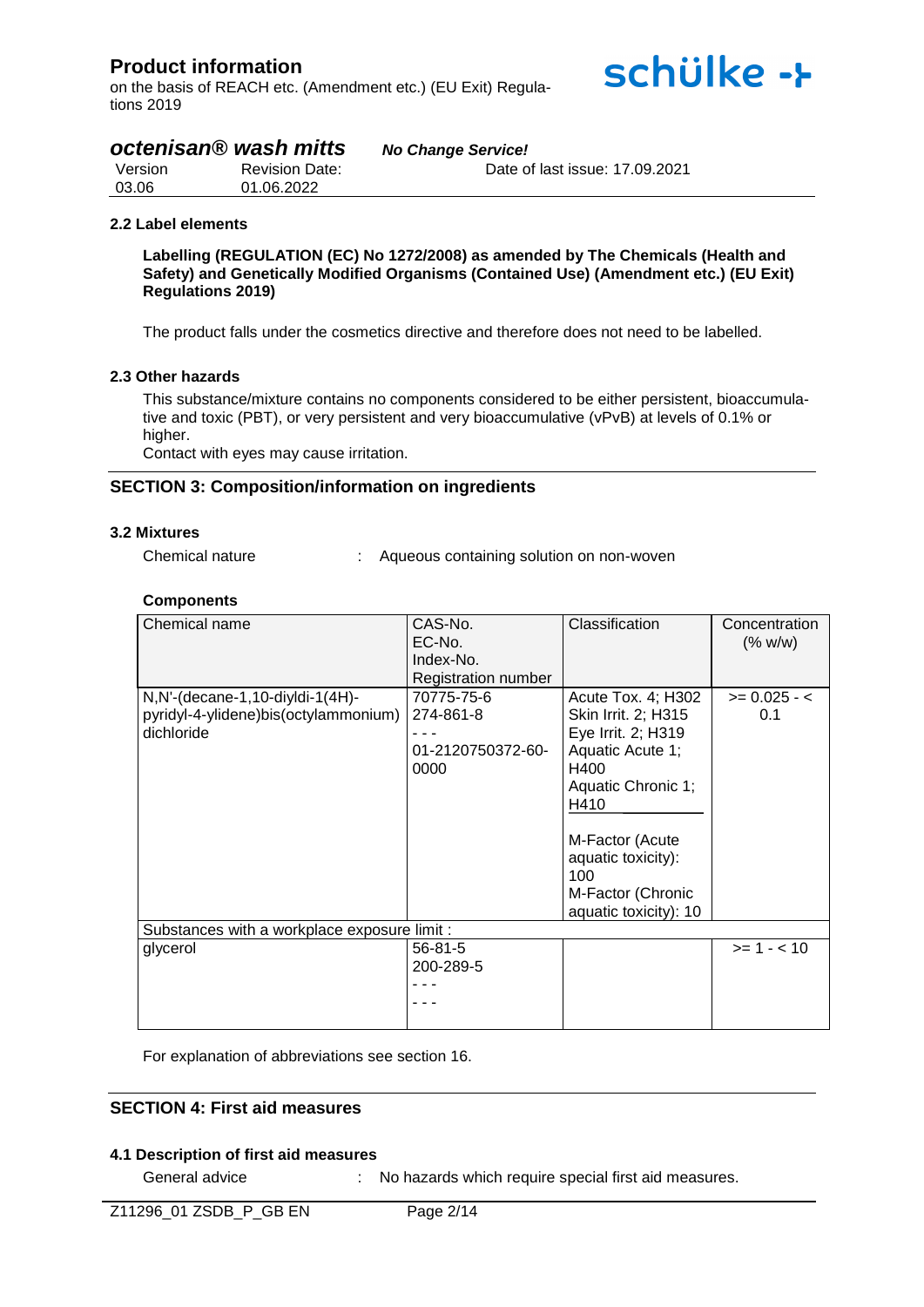on the basis of REACH etc. (Amendment etc.) (EU Exit) Regulations 2019



| octenisan® wash mitts<br><b>Revision Date:</b><br>Version<br>01.06.2022<br>03.06 |                                   |                                               | <b>No Change Service!</b><br>Date of last issue: 17.09.2021 |                                                                                               |
|----------------------------------------------------------------------------------|-----------------------------------|-----------------------------------------------|-------------------------------------------------------------|-----------------------------------------------------------------------------------------------|
|                                                                                  |                                   |                                               |                                                             |                                                                                               |
|                                                                                  | If inhaled                        |                                               |                                                             | No hazards which require special first aid measures.                                          |
|                                                                                  | In case of skin contact           |                                               |                                                             | No hazards which require special first aid measures.                                          |
|                                                                                  | In case of eye contact            |                                               | ÷                                                           | Flush eyes with water as a precaution.                                                        |
|                                                                                  | If swallowed                      |                                               |                                                             | Do NOT induce vomiting.<br>Obtain medical attention.                                          |
|                                                                                  |                                   |                                               |                                                             | 4.2 Most important symptoms and effects, both acute and delayed                               |
|                                                                                  | Symptoms                          |                                               |                                                             | Treat symptomatically.                                                                        |
|                                                                                  |                                   |                                               |                                                             | 4.3 Indication of any immediate medical attention and special treatment needed                |
|                                                                                  | Treatment                         |                                               |                                                             | For specialist advice physicians should contact the Poisons<br>Information Service.           |
|                                                                                  |                                   | <b>SECTION 5: Firefighting measures</b>       |                                                             |                                                                                               |
|                                                                                  | 5.1 Extinguishing media           |                                               |                                                             |                                                                                               |
|                                                                                  |                                   | Suitable extinguishing media                  |                                                             | Dry powder<br>Foam<br>Water spray jet<br>Carbon dioxide (CO2)                                 |
|                                                                                  | Unsuitable extinguishing<br>media |                                               | $\mathcal{L}^{\text{max}}$                                  | Do NOT use water jet.                                                                         |
|                                                                                  |                                   |                                               |                                                             | 5.2 Special hazards arising from the substance or mixture                                     |
|                                                                                  | fighting                          |                                               |                                                             | Specific hazards during fire- : No information available.                                     |
|                                                                                  | ucts                              |                                               |                                                             | Hazardous combustion prod- : No hazardous combustion products are known                       |
|                                                                                  | 5.3 Advice for firefighters       |                                               |                                                             |                                                                                               |
|                                                                                  | for firefighters                  |                                               |                                                             | Special protective equipment : In the event of fire, wear self-contained breathing apparatus. |
|                                                                                  |                                   | <b>SECTION 6: Accidental release measures</b> |                                                             |                                                                                               |
|                                                                                  |                                   |                                               |                                                             | 6.1 Personal precautions, protective equipment and emergency procedures                       |
|                                                                                  |                                   | Personal precautions                          | $\mathcal{L}^{\mathcal{L}}$ .                               | No special precautions required.                                                              |

#### **6.2 Environmental precautions**

Environmental precautions : No special environmental precautions required.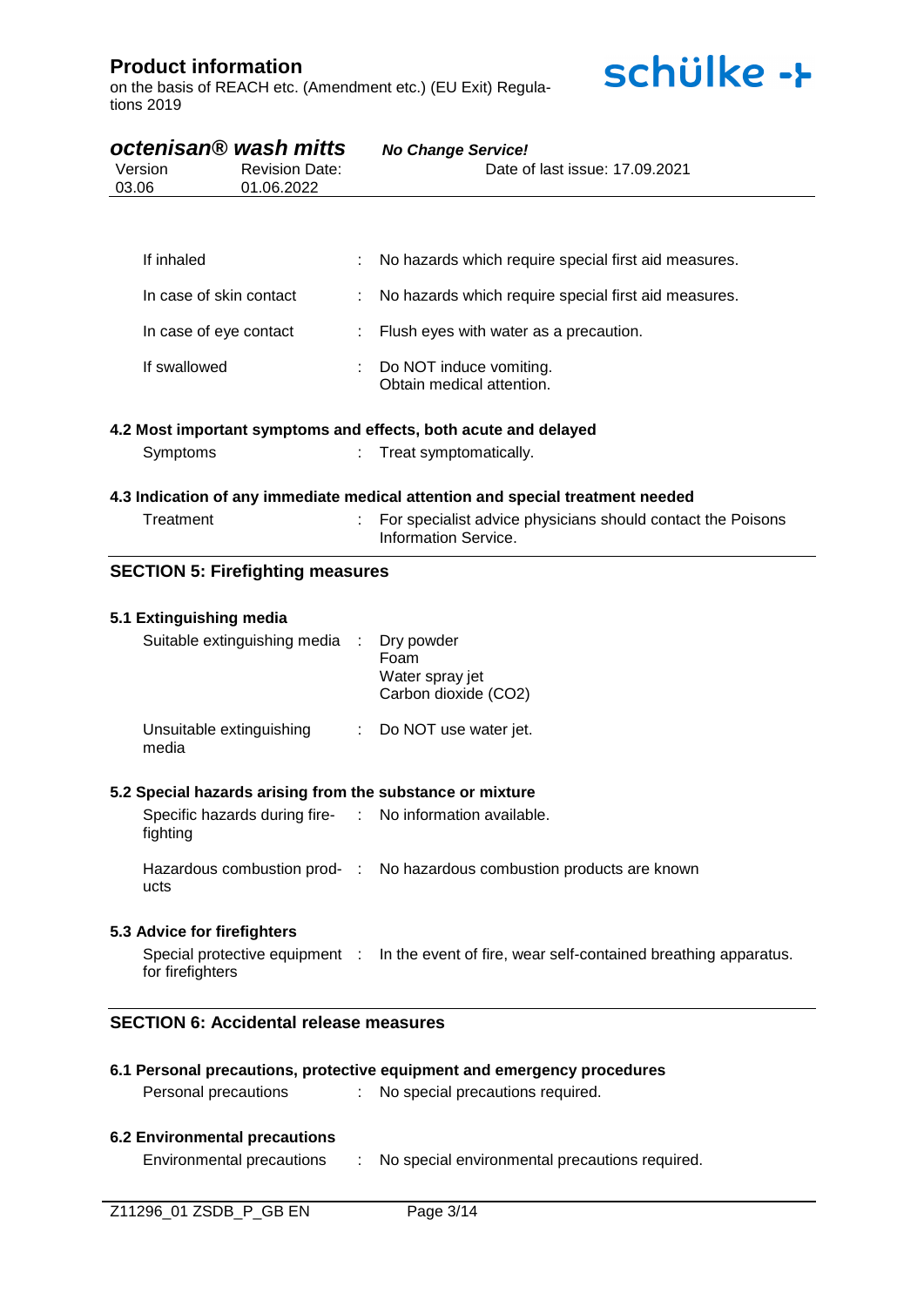on the basis of REACH etc. (Amendment etc.) (EU Exit) Regulations 2019



| Version<br>03.06 | octenisan <sup>®</sup> wash mitts<br><b>Revision Date:</b><br>01.06.2022 |                | <b>No Change Service!</b><br>Date of last issue: 17.09.2021                                                                                 |
|------------------|--------------------------------------------------------------------------|----------------|---------------------------------------------------------------------------------------------------------------------------------------------|
|                  | 6.3 Methods and material for containment and cleaning up                 |                |                                                                                                                                             |
|                  | Methods for cleaning up                                                  | t.             | Use mechanical handling equipment.<br>Flush with water.                                                                                     |
|                  | 6.4 Reference to other sections                                          |                |                                                                                                                                             |
| See chapter 13   |                                                                          |                |                                                                                                                                             |
|                  | <b>SECTION 7: Handling and storage</b>                                   |                |                                                                                                                                             |
|                  | 7.1 Precautions for safe handling                                        |                |                                                                                                                                             |
|                  | Advice on safe handling                                                  | ÷              | not required under normal use                                                                                                               |
|                  | Advice on protection against<br>fire and explosion                       | $\mathbb{R}^n$ | No special protective measures against fire required.                                                                                       |
|                  |                                                                          |                | 7.2 Conditions for safe storage, including any incompatibilities                                                                            |
|                  | Requirements for storage<br>areas and containers                         | ÷.             | Store at room temperature in the original container.                                                                                        |
|                  | Further information on stor-<br>age conditions                           |                | Protect from frost, heat and sunlight. Do not store at tempera-<br>tures above 30°C. Recommended storage temperature: 5 -<br>$25^{\circ}$ C |
|                  | Advice on common storage                                                 |                | No materials to be especially mentioned.                                                                                                    |
|                  | 7.3 Specific end use(s)                                                  |                |                                                                                                                                             |
|                  | Specific use(s)                                                          |                | none                                                                                                                                        |

### **SECTION 8: Exposure controls/personal protection**

#### **8.1 Control parameters**

### **Occupational Exposure Limits**

| Components | CAS-No.                                                                       |              | Value type (Form   Control parameters | <b>Basis</b> |  |
|------------|-------------------------------------------------------------------------------|--------------|---------------------------------------|--------------|--|
|            |                                                                               | of exposure) |                                       |              |  |
| glycerol   | $56 - 81 - 5$                                                                 | TWA (Mist)   | 10 mg/m $3$                           | GB EH40      |  |
|            | Further information: Where no specific short-term exposure limit is listed, a |              |                                       |              |  |
|            | figure three times the long-term exposure limit should be used.               |              |                                       |              |  |

#### **8.2 Exposure controls**

# **Personal protective equipment**

| Respiratory protection | : No personal respiratory protective equipment normally re-<br>quired. |
|------------------------|------------------------------------------------------------------------|
| Protective measures    | : No special precautions required.                                     |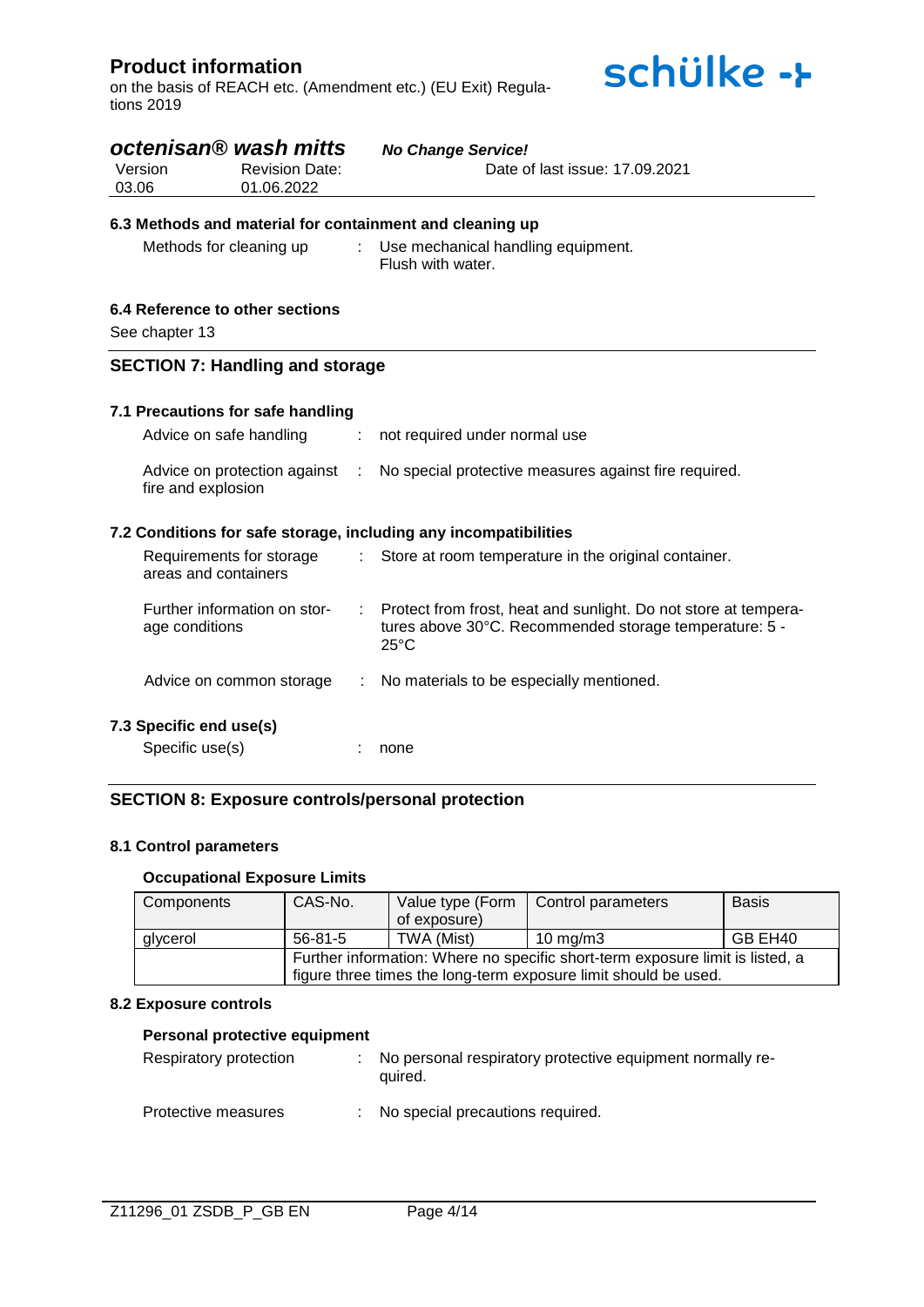on the basis of REACH etc. (Amendment etc.) (EU Exit) Regulations 2019

# *octenisan® wash mitts No Change Service!*

Version 03.06 Revision Date: 01.06.2022 Date of last issue: 17.09.2021

### **SECTION 9: Physical and chemical properties**

### **9.1 Information on basic physical and chemical properties**

| Appearance                                            |    | Aqueous containing solution on non-woven                  |
|-------------------------------------------------------|----|-----------------------------------------------------------|
| Colour                                                |    | colourless                                                |
| Odour                                                 | t  | nearly odourless                                          |
| <b>Odour Threshold</b>                                |    | not determined                                            |
| pH                                                    |    | Not applicable                                            |
| Melting point/freezing point                          | t. | ca. $0 °C$<br>of the active solution                      |
| Decomposition temperature                             |    | Not applicable                                            |
| Boiling point/boiling range                           | ÷. | ca. 100 °Cof the active solution                          |
| Flash point                                           |    | Not applicable                                            |
| Evaporation rate                                      |    | No data available                                         |
| Flammability (solid, gas)                             |    | The product is not flammable.                             |
| Upper explosion limit / Upper :<br>flammability limit |    | Not applicable                                            |
| Lower explosion limit / Lower :<br>flammability limit |    | Not applicable                                            |
| Vapour pressure                                       |    | Not applicable                                            |
| Relative vapour density                               | ÷. | Not applicable                                            |
| Density                                               |    | ca. 1.0 g/cm3 (20 $^{\circ}$ C)<br>of the active solution |
| Solubility(ies)<br>Water solubility                   | ÷  | Not applicable                                            |
| Partition coefficient: n-<br>octanol/water            |    | Not applicable                                            |
| Auto-ignition temperature                             |    | No data available                                         |
| Viscosity<br>Viscosity, dynamic                       |    | Not applicable                                            |
| <b>Explosive properties</b>                           |    | No data available                                         |
| Oxidizing properties                                  |    | No data available                                         |
|                                                       |    |                                                           |

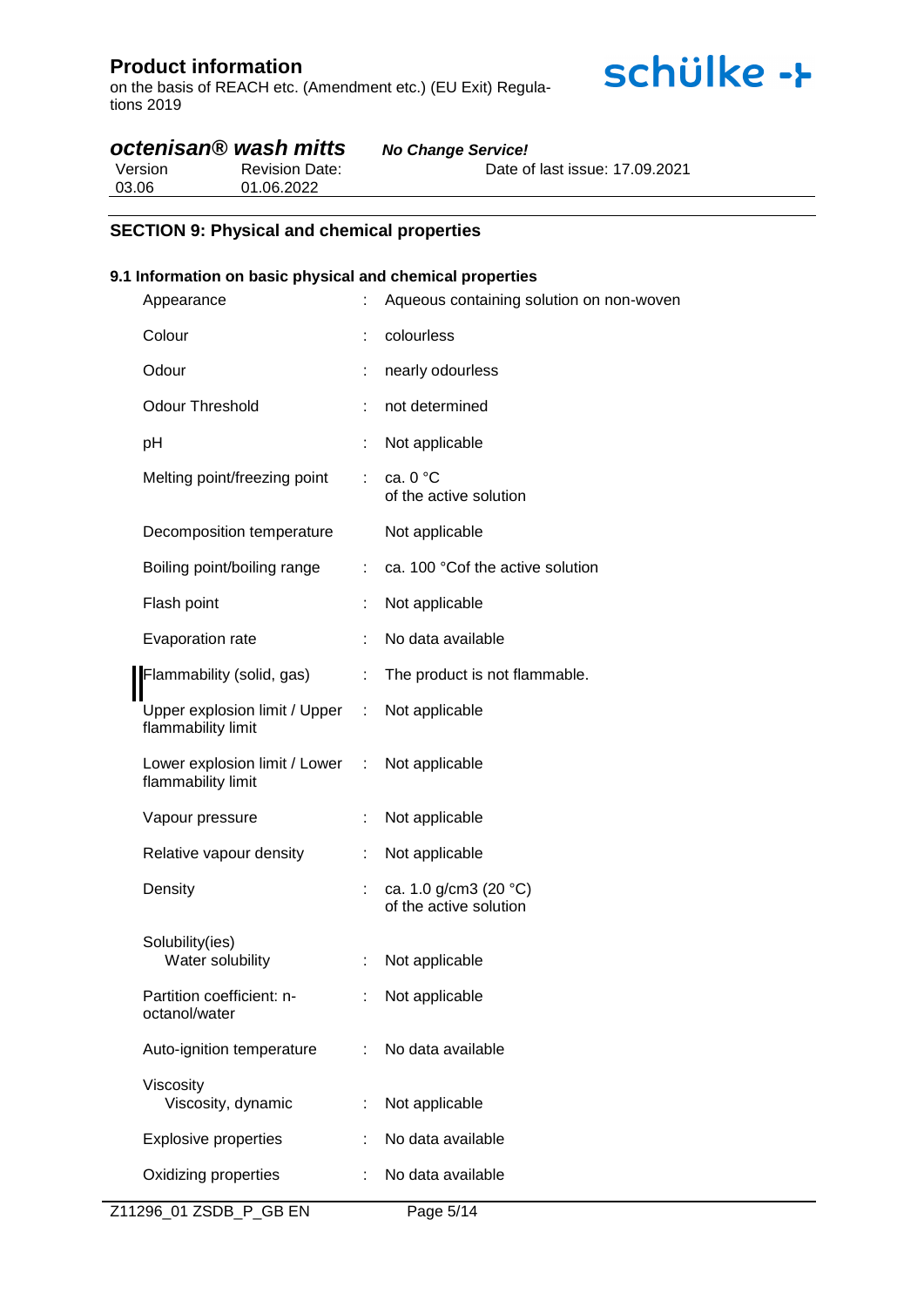on the basis of REACH etc. (Amendment etc.) (EU Exit) Regulations 2019



# *octenisan® wash mitts No Change Service!*

| Version | <b>Revision Date:</b> | Date of last issue: 17,09,2021 |
|---------|-----------------------|--------------------------------|
| 03.06   | 01.06.2022            |                                |

### **9.2 Other information**

| Metal corrosion rate | : None reasonably foreseeable. |
|----------------------|--------------------------------|
| Self-ignition        | : not auto-flammable           |

### **SECTION 10: Stability and reactivity**

### **10.1 Reactivity**

No dangerous reaction known under conditions of normal use.

#### **10.2 Chemical stability**

The product is chemically stable.

#### **10.3 Possibility of hazardous reactions**

| Hazardous reactions | None reasonably foreseeable. |  |
|---------------------|------------------------------|--|
|                     |                              |  |

#### **10.4 Conditions to avoid**

Conditions to avoid : Protect from frost, heat and sunlight.

#### **10.5 Incompatible materials**

Materials to avoid : None reasonably foreseeable.

#### **10.6 Hazardous decomposition products**

None reasonably foreseeable.

## **SECTION 11: Toxicological information**

#### **11.1 Information on toxicological effects**

#### **Acute toxicity**

Not classified based on available information.

#### **Components:**

#### **N,N'-(decane-1,10-diyldi-1(4H)-pyridyl-4-ylidene)bis(octylammonium) dichloride:**

| Acute oral toxicity       | : LD50 (Rat): $> 800$ mg/kg<br>Method: OECD Test Guideline 401<br>Remarks: Harmful if swallowed. |
|---------------------------|--------------------------------------------------------------------------------------------------|
| Acute inhalation toxicity | ∴ Remarks: No data available                                                                     |
| Acute dermal toxicity     | $\therefore$ Remarks: No data available                                                          |
| glycerol:                 |                                                                                                  |
| Acute oral toxicity       | LD50 (Rat, female): 27,200 mg/kg<br>Method: OECD Test Guideline 401                              |
| Acute dermal toxicity     | LD50 (Guinea pig, male and female): 56,750 mg/kg                                                 |
| Z11296 01 ZSDB P GB EN    | Page 6/14                                                                                        |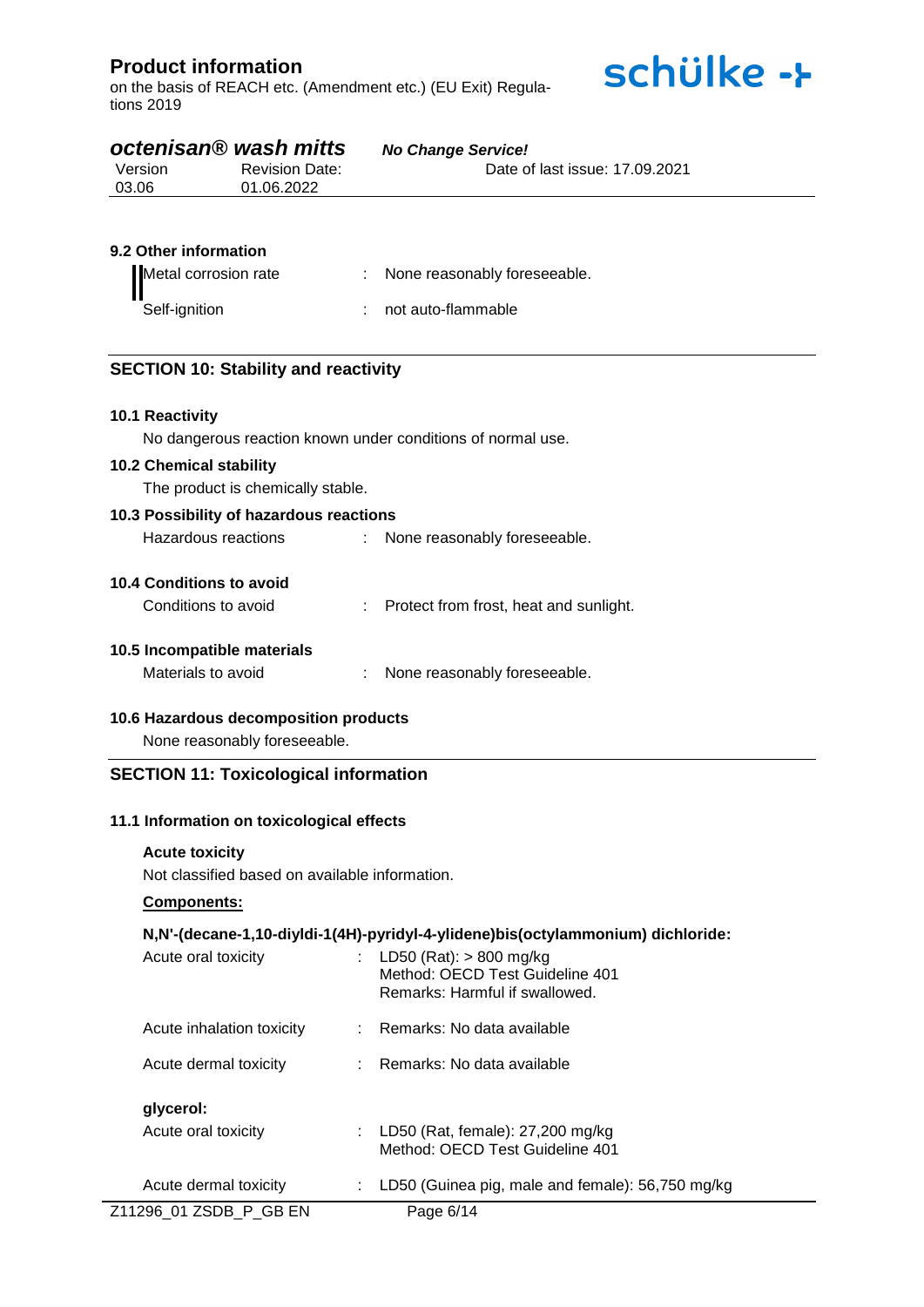on the basis of REACH etc. (Amendment etc.) (EU Exit) Regulations 2019

# *octenisan® wash mitts No Change Service!*

|  | <b>No Change Service!</b> |  |
|--|---------------------------|--|
|  |                           |  |

schülke ->

| Version | <b>Revision Date:</b> | Date of last issue: 17,09,2021 |
|---------|-----------------------|--------------------------------|
| 03.06   | 01.06.2022            |                                |

### **Skin corrosion/irritation**

Not classified based on available information.

#### **Product:**

| Exposure time | : 48 h                   |
|---------------|--------------------------|
| Method        | $:$ Patch Test           |
| Result        | : No skin irritation     |
| Remarks       | : of the active solution |

#### **Components:**

#### **N,N'-(decane-1,10-diyldi-1(4H)-pyridyl-4-ylidene)bis(octylammonium) dichloride:**

| <b>Species</b> | : Rabbit                  |
|----------------|---------------------------|
| Method         | : OECD Test Guideline 404 |
| Result         | : Skin irritation         |

#### **Serious eye damage/eye irritation**

Not classified based on available information.

### **Components:**

#### **N,N'-(decane-1,10-diyldi-1(4H)-pyridyl-4-ylidene)bis(octylammonium) dichloride:**

| <b>Species</b> | : Rabbit                    |
|----------------|-----------------------------|
| Method         | : Read-across (Analogy)     |
| Result         | $\therefore$ Eye irritation |

#### **Respiratory or skin sensitisation**

#### **Skin sensitisation**

Not classified based on available information.

#### **Respiratory sensitisation**

Not classified based on available information.

#### **Components:**

#### **N,N'-(decane-1,10-diyldi-1(4H)-pyridyl-4-ylidene)bis(octylammonium) dichloride:**

| Test Type | Maximisation Test                                    |
|-----------|------------------------------------------------------|
| Species   | : Guinea pig                                         |
| Method    | : OECD Test Guideline 406                            |
| Result    | : Did not cause sensitisation on laboratory animals. |

#### **Germ cell mutagenicity**

Not classified based on available information.

#### **Product:**

| Germ cell mutagenicity-As- | : Contains no ingredient listed as a mutagen |
|----------------------------|----------------------------------------------|
| sessment                   |                                              |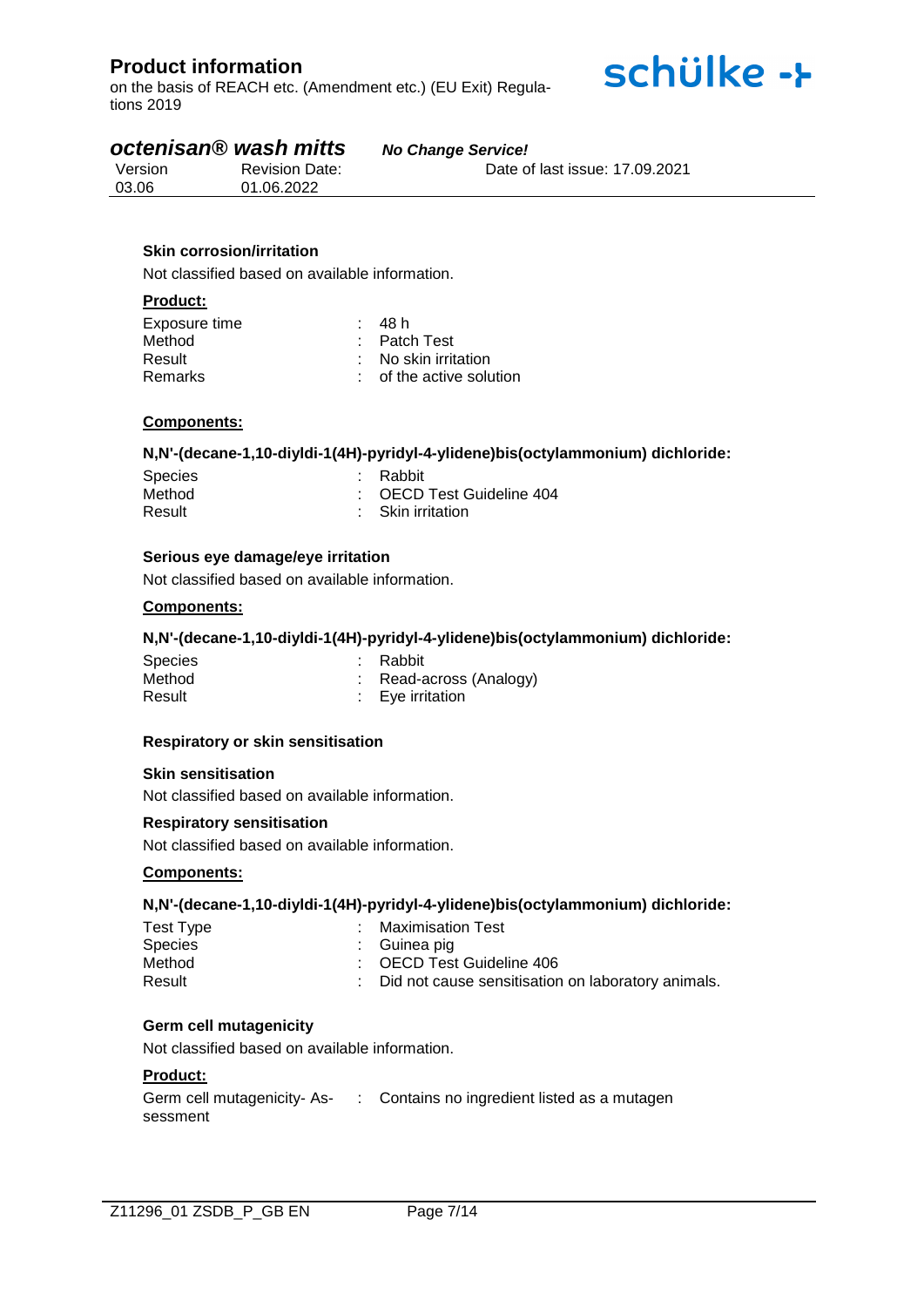on the basis of REACH etc. (Amendment etc.) (EU Exit) Regulations 2019



| Version<br>03.06                                         | octenisan <sup>®</sup> wash mitts<br><b>Revision Date:</b><br>01.06.2022 | <b>No Change Service!</b><br>Date of last issue: 17.09.2021                                                                                                        |
|----------------------------------------------------------|--------------------------------------------------------------------------|--------------------------------------------------------------------------------------------------------------------------------------------------------------------|
| Components:                                              |                                                                          |                                                                                                                                                                    |
|                                                          |                                                                          | N,N'-(decane-1,10-diyldi-1(4H)-pyridyl-4-ylidene)bis(octylammonium) dichloride:                                                                                    |
| Genotoxicity in vitro                                    | ÷.                                                                       | Test Type: Ames test<br>Method: OECD Test Guideline 471<br>Result: Non mutagenic                                                                                   |
| Carcinogenicity                                          | Not classified based on available information.                           |                                                                                                                                                                    |
| Product:                                                 |                                                                          |                                                                                                                                                                    |
| ment                                                     | Carcinogenicity - Assess-                                                | : Contains no ingredient listed as a carcinogen                                                                                                                    |
| Components:                                              |                                                                          |                                                                                                                                                                    |
|                                                          |                                                                          | N,N'-(decane-1,10-diyldi-1(4H)-pyridyl-4-ylidene)bis(octylammonium) dichloride:                                                                                    |
| Species<br><b>Application Route</b><br>Method<br>Remarks |                                                                          | Mouse<br>Dermal exposure<br><b>OECD Test Guideline 451</b><br>Based on available data, the classification criteria are not met.                                    |
| <b>Reproductive toxicity</b>                             |                                                                          |                                                                                                                                                                    |
|                                                          | Not classified based on available information.                           |                                                                                                                                                                    |
| <b>Product:</b>                                          |                                                                          |                                                                                                                                                                    |
| sessment                                                 | Reproductive toxicity - As-                                              | Contains no ingredient listed as toxic to reproduction<br>$\mathcal{I}^{\mathcal{I}}$ .<br>According to experience not expected                                    |
| Components:                                              |                                                                          |                                                                                                                                                                    |
|                                                          |                                                                          | N,N'-(decane-1,10-diyldi-1(4H)-pyridyl-4-ylidene)bis(octylammonium) dichloride:                                                                                    |
| Effects on foetal develop-<br>ment                       |                                                                          | Species: Rat<br><b>Application Route: Oral</b><br>Method: OECD Test Guideline 414<br>Remarks: Based on available data, the classification criteria<br>are not met. |
| <b>STOT - single exposure</b>                            |                                                                          |                                                                                                                                                                    |
|                                                          | Not classified based on available information.                           |                                                                                                                                                                    |
| Components:                                              |                                                                          |                                                                                                                                                                    |
| Remarks                                                  |                                                                          | N,N'-(decane-1,10-diyldi-1(4H)-pyridyl-4-ylidene)bis(octylammonium) dichloride:<br>No data available                                                               |
|                                                          |                                                                          |                                                                                                                                                                    |

### **STOT - repeated exposure**

Not classified based on available information.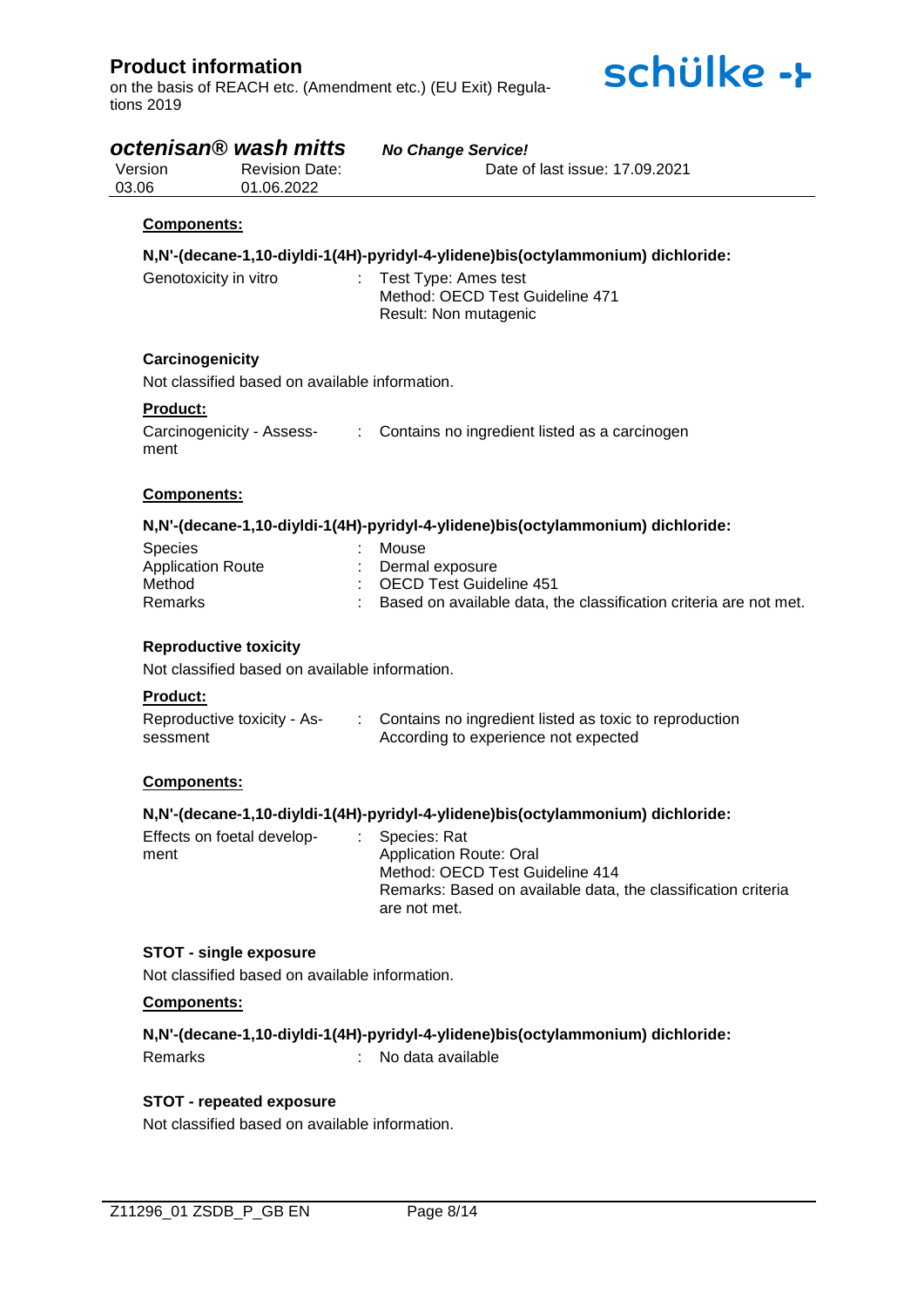on the basis of REACH etc. (Amendment etc.) (EU Exit) Regulations 2019



# *octenisan® wash mitts No Change Service!*

| Version | <b>Revision Date:</b> | Date of last issue: 17.09.2021 |
|---------|-----------------------|--------------------------------|
| 03.06   | 01.06.2022            |                                |

#### **Components:**

**N,N'-(decane-1,10-diyldi-1(4H)-pyridyl-4-ylidene)bis(octylammonium) dichloride:** Remarks : No data available

#### **Repeated dose toxicity**

#### **Components:**

**N,N'-(decane-1,10-diyldi-1(4H)-pyridyl-4-ylidene)bis(octylammonium) dichloride:**

| Species                  | : Rat                     |
|--------------------------|---------------------------|
| <b>NOAEL</b>             | $\therefore$ 32 mg/kg     |
| <b>Application Route</b> | : Oral                    |
| Method                   | : OECD Test Guideline 408 |
|                          |                           |

### **Aspiration toxicity**

Not classified based on available information.

#### **Further information**

#### **Product:**

Remarks : none

### **SECTION 12: Ecological information**

#### **12.1 Toxicity**

#### **Components:**

|                                                                                  | N,N'-(decane-1,10-diyldi-1(4H)-pyridyl-4-ylidene)bis(octylammonium) dichloride:                                                         |
|----------------------------------------------------------------------------------|-----------------------------------------------------------------------------------------------------------------------------------------|
| Toxicity to fish                                                                 | LC50 (Brachydanio rerio (zebrafish)): 0.17 mg/l<br>Exposure time: 96 h<br>Method: OECD Test Guideline 203                               |
| aquatic invertebrates                                                            | Toxicity to daphnia and other : EC50 (Daphnia magna (Water flea)): 0.007 mg/l<br>Exposure time: 48 h<br>Method: OECD Test Guideline 202 |
| Toxicity to algae/aquatic<br>plants                                              | : EC50 (Desmodesmus subspicatus (green algae)): 0.034 mg/l<br>Exposure time: 72 h<br>Method: OECD Test Guideline 201                    |
| M-Factor (Acute aquatic tox- :<br>icity)                                         | 100                                                                                                                                     |
| Toxicity to microorganisms                                                       | : EC50 (activated sludge): 2.77 mg/l<br>Exposure time: 3 h<br>Method: OECD Test Guideline 209                                           |
| Toxicity to daphnia and other :<br>aquatic invertebrates (Chron-<br>ic toxicity) | NOEC: 0.0056 mg/l<br>Exposure time: 21 d<br>Species: Daphnia magna (Water flea)<br>Method: OECD Test Guideline 211                      |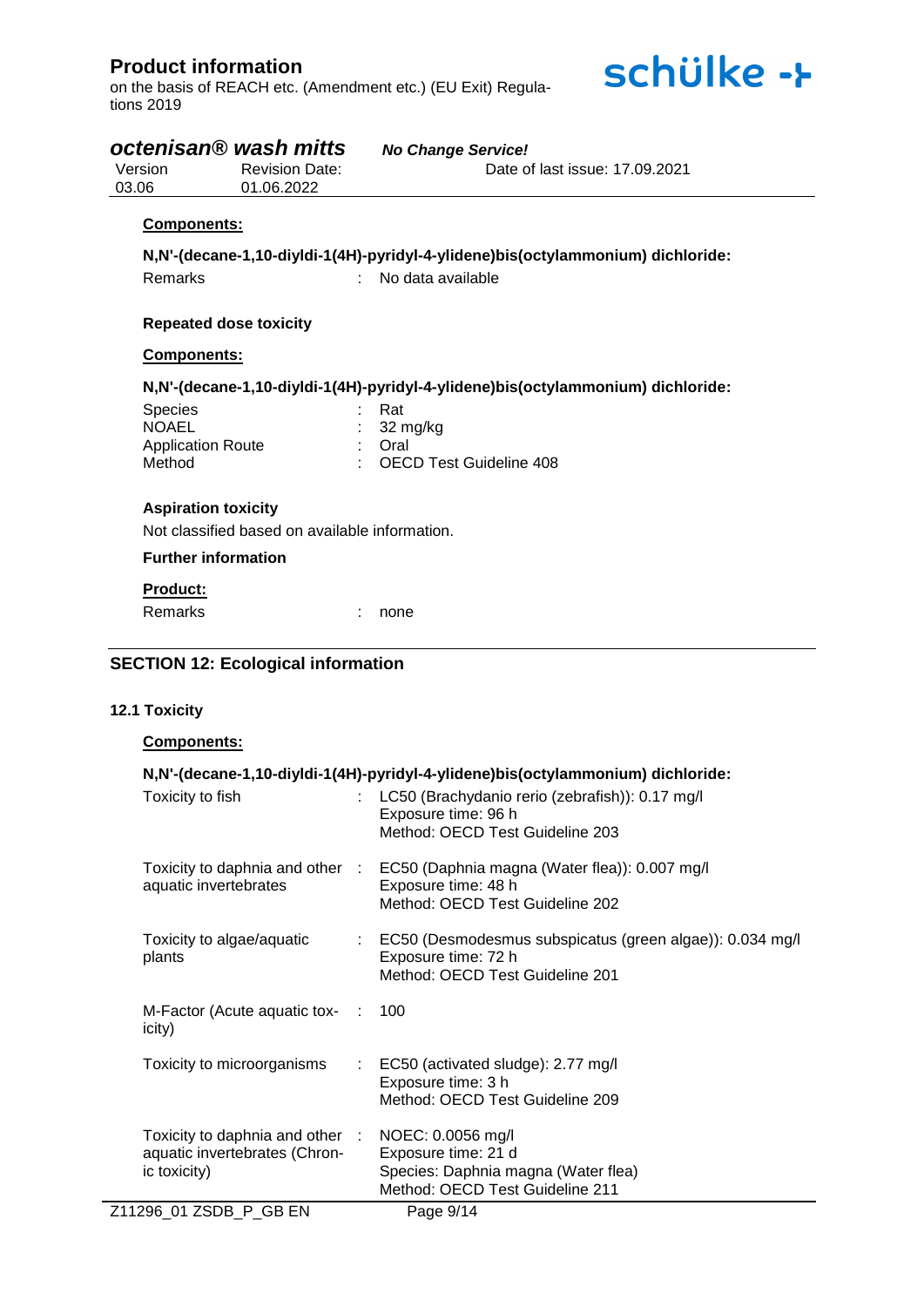on the basis of REACH etc. (Amendment etc.) (EU Exit) Regulations 2019

| octenisan® wash mitts<br>Version<br>03.06                | <b>Revision Date:</b><br>01.06.2022 | <b>No Change Service!</b><br>Date of last issue: 17,09,2021                                          |
|----------------------------------------------------------|-------------------------------------|------------------------------------------------------------------------------------------------------|
| M-Factor (Chronic aquatic                                |                                     | 10                                                                                                   |
| toxicity)<br>Toxicity to soil dwelling or-               | ÷.                                  | $LC50: > 1,000$ mg/kg                                                                                |
| ganisms                                                  |                                     | Species: Eisenia fetida (earthworms)<br>Method: OECD Test Guideline 207                              |
| Plant toxicity                                           |                                     | $LC50: > 1,000$ mg/kg<br>Species: Lactuca sativa (lettuce)<br>Method: OECD Test Guideline 208        |
| Toxicity to terrestrial organ-<br>isms                   |                                     | $EC50: > 1,000$ mg/kg<br>Method: OECD Test Guideline 216                                             |
| glycerol:                                                |                                     |                                                                                                      |
| Toxicity to fish                                         |                                     | LC50 (Oncorhynchus mykiss): 54,000 mg/l<br>Exposure time: 96 h                                       |
| Toxicity to daphnia and other :<br>aquatic invertebrates |                                     | EC50 (Daphnia magna (Water flea)): > 10,000 mg/l<br>Exposure time: 24 h                              |
| 12.2 Persistence and degradability                       |                                     |                                                                                                      |
| Product:                                                 |                                     |                                                                                                      |
| Biodegradability                                         | $\mathbb{C}^{\times}$               | Remarks: The methods for determining biodegradability are<br>not applicable to inorganic substances. |
| Components:                                              |                                     |                                                                                                      |
|                                                          |                                     | N,N'-(decane-1,10-diyldi-1(4H)-pyridyl-4-ylidene)bis(octylammonium) dichloride:                      |
| Biodegradability                                         |                                     | Result: Not biodegradable<br>Method: OECD 301D / EEC 84/449 C6                                       |
| 12.3 Bioaccumulative potential                           |                                     |                                                                                                      |
| Product:                                                 |                                     |                                                                                                      |
| Bioaccumulation                                          |                                     | Remarks: No data available                                                                           |
| <b>Components:</b>                                       |                                     |                                                                                                      |
|                                                          |                                     | N,N'-(decane-1,10-diyldi-1(4H)-pyridyl-4-ylidene)bis(octylammonium) dichloride:                      |
| Bioaccumulation                                          |                                     | Remarks: No bioaccumulation is to be expected (log Pow <=<br>4).                                     |
| Partition coefficient: n-<br>octanol/water               |                                     | log Pow: 1.5 (23 °C)<br>Method: OECD Test Guideline 123                                              |
| glycerol:                                                |                                     |                                                                                                      |
| Partition coefficient: n-<br>octanol/water               |                                     | log Pow: -1.75 (25 °C)<br>Method: OECD Test Guideline 107                                            |
| Z11296_01 ZSDB_P_GB EN                                   |                                     | Page 10/14                                                                                           |

schülke ->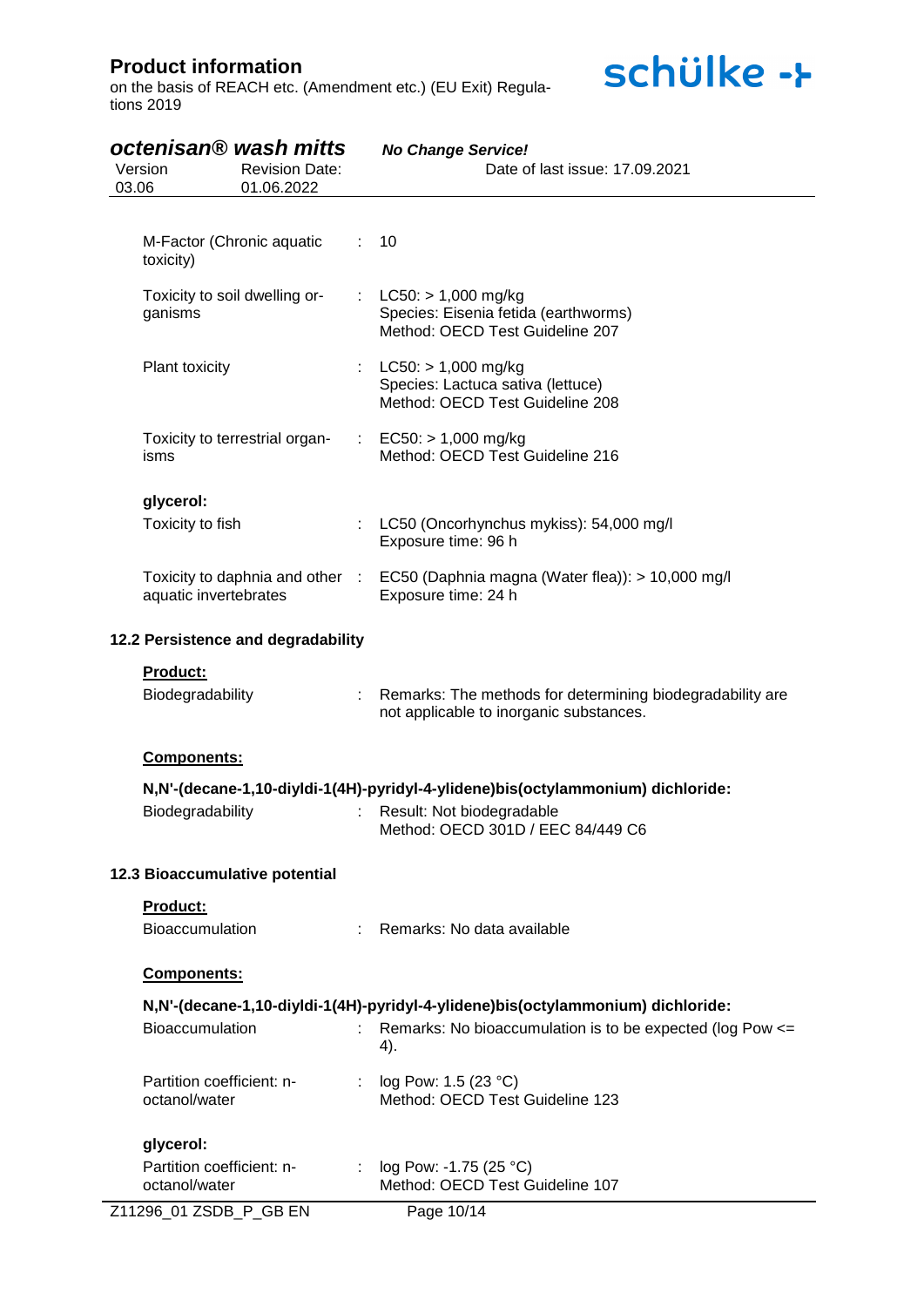on the basis of REACH etc. (Amendment etc.) (EU Exit) Regulations 2019



# *octenisan® wash mitts No Change Service!*

| Version | <b>Revision Date:</b> | Date of last issue: 17,09,2021 |
|---------|-----------------------|--------------------------------|
| 03.06   | 01.06.2022            |                                |

### **12.4 Mobility in soil**

### **Product:**

Mobility : Remarks: No data available

### **Components:**

|          | N,N'-(decane-1,10-diyldi-1(4H)-pyridyl-4-ylidene)bis(octylammonium) dichloride: |
|----------|---------------------------------------------------------------------------------|
| Mobility | Remarks: Adsorbs on soil.                                                       |

#### **12.5 Results of PBT and vPvB assessment**

#### **Product:**

| Assessment | : This substance/mixture contains no components considered<br>to be either persistent, bioaccumulative and toxic (PBT), or<br>very persistent and very bioaccumulative (vPvB) at levels of<br>$0.1\%$ or higher. |
|------------|------------------------------------------------------------------------------------------------------------------------------------------------------------------------------------------------------------------|
|            |                                                                                                                                                                                                                  |

# **12.6 Other adverse effects**

#### **Product:**

| Additional ecological infor- | No data is available on the product itself. |
|------------------------------|---------------------------------------------|
| mation                       |                                             |

# **SECTION 13: Disposal considerations**

| 13.1 Waste treatment methods |                                                                                                                                                                   |
|------------------------------|-------------------------------------------------------------------------------------------------------------------------------------------------------------------|
| Product                      | Can be incinerated or landfilled together with household waste<br>in compliance with the regulations, and after consultation with<br>the waste disposal services. |
| Contaminated packaging       | Empty containers should be taken to an approved waste han-<br>dling site for recycling or disposal.                                                               |

### **SECTION 14: Transport information**

#### **14.1 UN number**

Not regulated as a dangerous good

#### **14.2 UN proper shipping name**

Not regulated as a dangerous good

### **14.3 Transport hazard class(es)**

Not regulated as a dangerous good

### **14.4 Packing group**

Not regulated as a dangerous good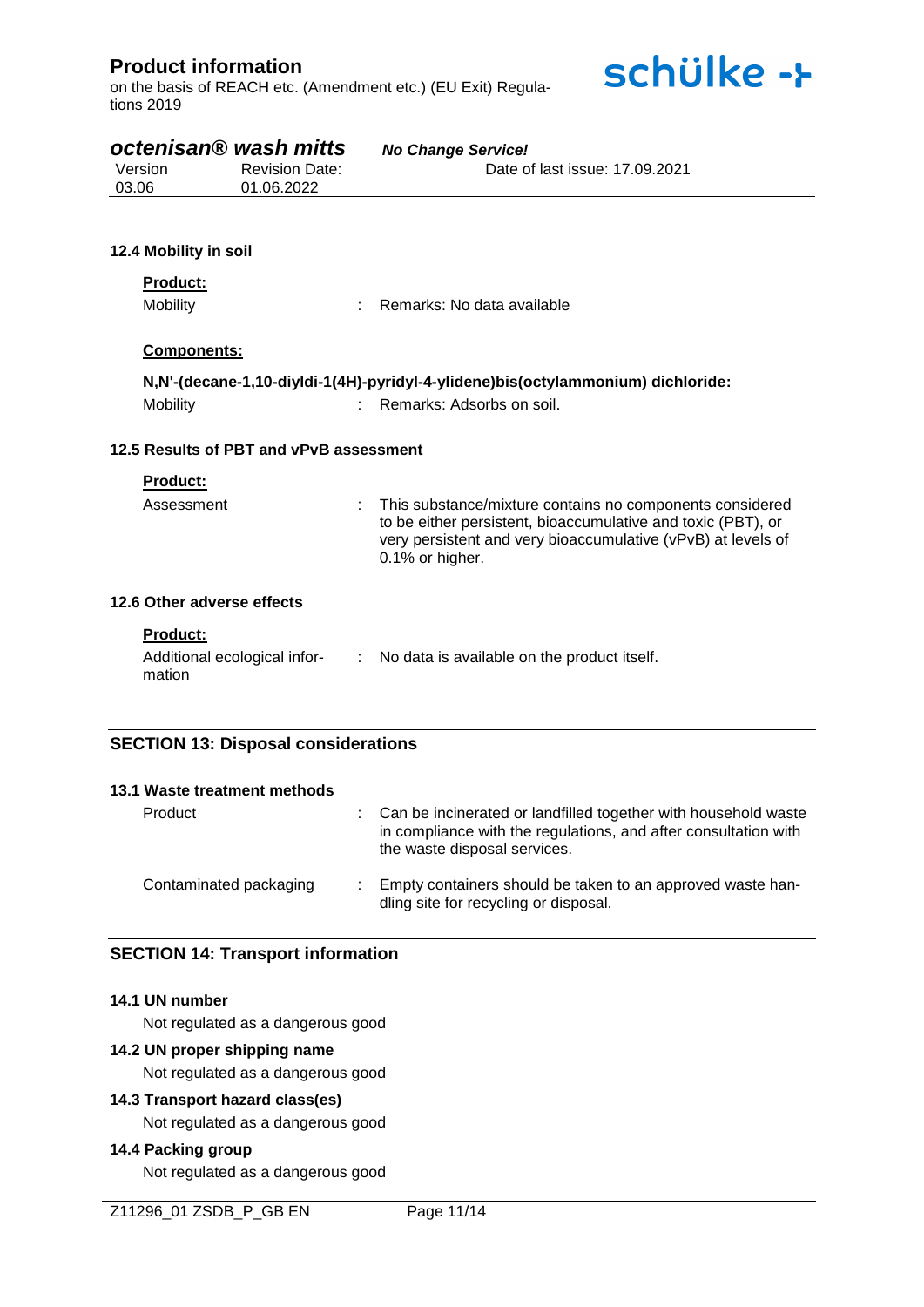on the basis of REACH etc. (Amendment etc.) (EU Exit) Regulations 2019



# *octenisan® wash mitts No Change Service!*

| Version | <b>Revision Date:</b> | Date of last issue: 17.09.2021 |
|---------|-----------------------|--------------------------------|
| 03.06   | 01.06.2022            |                                |

#### **14.5 Environmental hazards**

Not regulated as a dangerous good

#### **14.6 Special precautions for user**

Not applicable

## **14.7 Transport in bulk according to Annex II of Marpol and the IBC Code**

Not applicable for product as supplied.

#### **SECTION 15: Regulatory information**

#### **15.1 Safety, health and environmental regulations/legislation specific for the substance or mixture**

Relevant EU provisions transposed through retained EU law

| REACH - Restrictions on the manufacture, placing on<br>the market and use of certain dangerous substances,<br>preparations and articles (Annex XVII) |                |                                      |   | Conditions of restriction for the fol-<br>lowing entries should be considered:<br>Number on list 3                                                                    |
|------------------------------------------------------------------------------------------------------------------------------------------------------|----------------|--------------------------------------|---|-----------------------------------------------------------------------------------------------------------------------------------------------------------------------|
| REACH - Candidate List of Substances of Very High<br>Concern for Authorisation (Article 59).                                                         |                |                                      |   | Not applicable                                                                                                                                                        |
| Regulation (EC) No 1005/2009 on substances that de-<br>plete the ozone layer                                                                         |                |                                      | ÷ | Not applicable                                                                                                                                                        |
| Regulation (EU) 2019/1021 on persistent organic pollu-<br>tants (recast)                                                                             |                |                                      | ÷ | Not applicable                                                                                                                                                        |
| Regulation (EC) No 649/2012 of the European Parlia-<br>ment and the Council concerning the export and import<br>of dangerous chemicals               |                |                                      | ÷ | Not applicable                                                                                                                                                        |
| UK REACH List of substances subject to authorisation<br>(Annex XIV)                                                                                  | Not applicable |                                      |   |                                                                                                                                                                       |
| major-accident hazards involving dangerous substances.                                                                                               |                | Not applicable                       |   | Seveso III: Directive 2012/18/EU of the European Parliament and of the Council on the control of                                                                      |
| Volatile organic compounds                                                                                                                           |                | none                                 |   | Directive 2010/75/EU of 24 November 2010 on industrial<br>emissions (integrated pollution prevention and control)                                                     |
|                                                                                                                                                      |                |                                      |   | Directive 2010/75/EU of 24 November 2010 on industrial<br>emissions (integrated pollution prevention and control)<br>Volatile organic compounds (VOC) content: 0.05 % |
| The components of this product are reported in the following inventories:                                                                            |                |                                      |   |                                                                                                                                                                       |
| <b>TCSI</b>                                                                                                                                          |                |                                      |   | On the inventory, or in compliance with the inventory                                                                                                                 |
| <b>TSCA</b>                                                                                                                                          |                | For Cosmetic Use Only                |   |                                                                                                                                                                       |
| <b>AIIC</b>                                                                                                                                          | t              | Not in compliance with the inventory |   |                                                                                                                                                                       |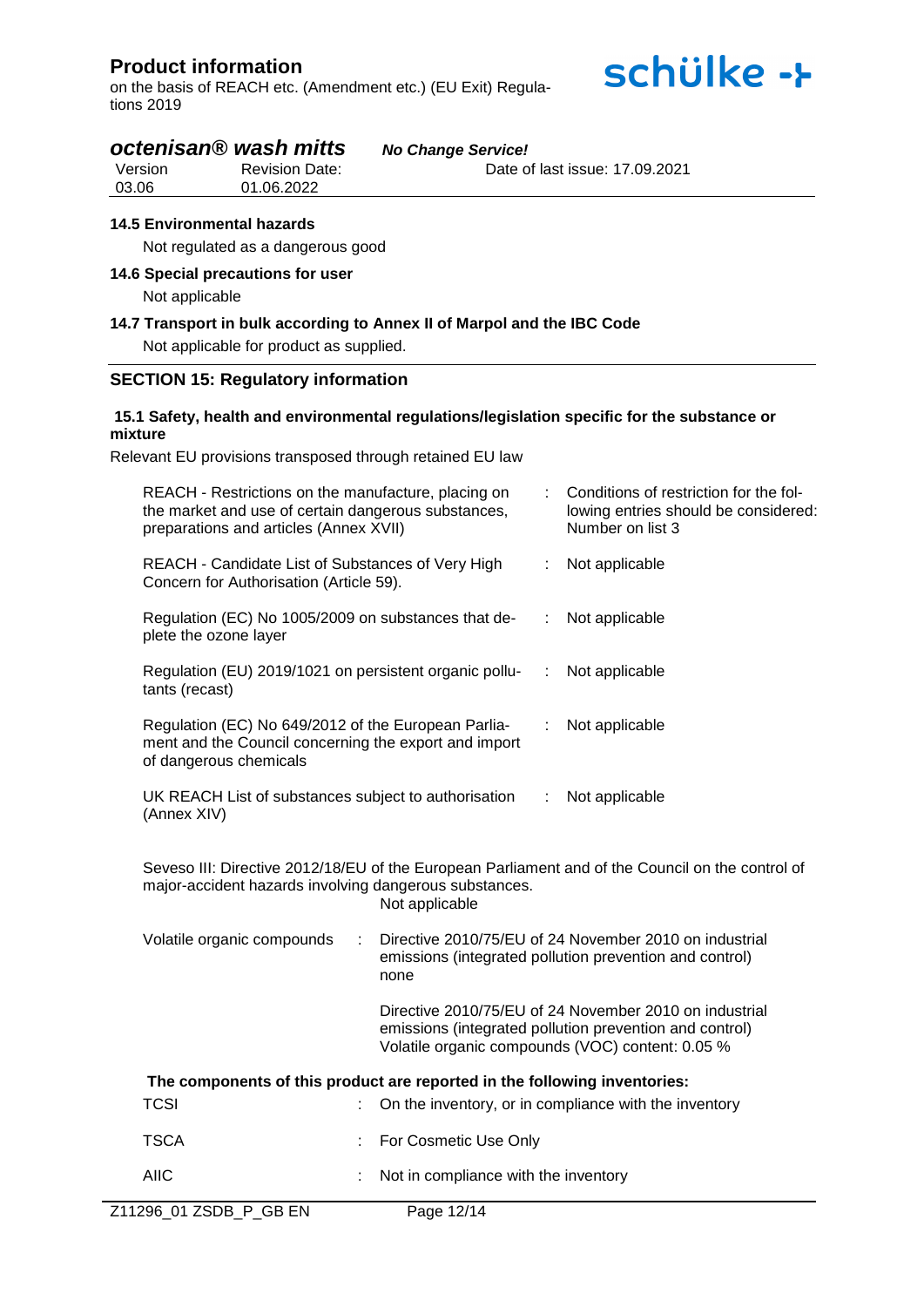on the basis of REACH etc. (Amendment etc.) (EU Exit) Regulations 2019

| Version<br>03.06 | octenisan® wash mitts<br><b>Revision Date:</b><br>01.06.2022 | <b>No Change Service!</b><br>Date of last issue: 17,09,2021                                                                                                                                        |
|------------------|--------------------------------------------------------------|----------------------------------------------------------------------------------------------------------------------------------------------------------------------------------------------------|
|                  |                                                              |                                                                                                                                                                                                    |
| <b>DSL</b>       |                                                              | This product contains the following components that are not<br>on the Canadian DSL nor NDSL.                                                                                                       |
|                  |                                                              | N, N'-(decane-1, 10-diyldi-1(4H)-pyridyl-4-<br>ylidene)bis(octylammonium) dichloride<br>1-Propanaminium, 3-amino-N-(carboxymethyl)-N,N-dimethyl-,<br>N-C8-18 acyl derivs., hydroxides, inner salts |
| <b>ENCS</b>      |                                                              | Not in compliance with the inventory                                                                                                                                                               |
| <b>ISHL</b>      |                                                              | Not in compliance with the inventory                                                                                                                                                               |
| KECI             |                                                              | Not in compliance with the inventory                                                                                                                                                               |
| <b>PICCS</b>     |                                                              | Not in compliance with the inventory                                                                                                                                                               |
| <b>IECSC</b>     |                                                              | Not in compliance with the inventory                                                                                                                                                               |
| <b>NZIOC</b>     |                                                              | Not in compliance with the inventory                                                                                                                                                               |
| <b>TECI</b>      |                                                              | Not in compliance with the inventory                                                                                                                                                               |

schülke ->

#### **15.2 Chemical safety assessment**

Exempt

#### **SECTION 16: Other information**

#### **Full text of H-Statements**

| H302 | : Harmful if swallowed.                                 |
|------|---------------------------------------------------------|
| H315 | : Causes skin irritation.                               |
| H319 | : Causes serious eye irritation.                        |
| H400 | $\therefore$ Very toxic to aquatic life.                |
| H410 | : Very toxic to aquatic life with long lasting effects. |
|      |                                                         |

#### **Full text of other abbreviations**

| Acute Tox.      | $:$ Acute toxicity                                       |
|-----------------|----------------------------------------------------------|
| Aquatic Acute   | : Short-term (acute) aquatic hazard                      |
| Aquatic Chronic | : Long-term (chronic) aquatic hazard                     |
| Eye Irrit.      | $: Eye$ irritation                                       |
| Skin Irrit.     | : Skin irritation                                        |
| GB EH40         | : UK. EH40 WEL - Workplace Exposure Limits               |
| GB EH40 / TWA   | : Long-term exposure limit (8-hour TWA reference period) |

ADN - European Agreement concerning the International Carriage of Dangerous Goods by Inland Waterways; ADR - European Agreement concerning the International Carriage of Dangerous Goods by Road; AIIC - Australian Inventory of Industrial Chemicals; ASTM - American Society for the Testing of Materials; bw - Body weight; CLP - Classification Labelling Packaging Regulation; Regulation (EC) No 1272/2008; CMR - Carcinogen, Mutagen or Reproductive Toxicant; DIN - Standard of the German Institute for Standardisation; DSL - Domestic Substances List (Canada); ECHA - European Chemicals Agency; EC-Number - European Community number; ECx - Concentration associated with x% response; ELx - Loading rate associated with x% response; EmS - Emergency Schedule; ENCS - Existing and New Chemical Substances (Japan); ErCx - Concentration associated with x% growth rate response; GHS - Globally Harmonized System; GLP -